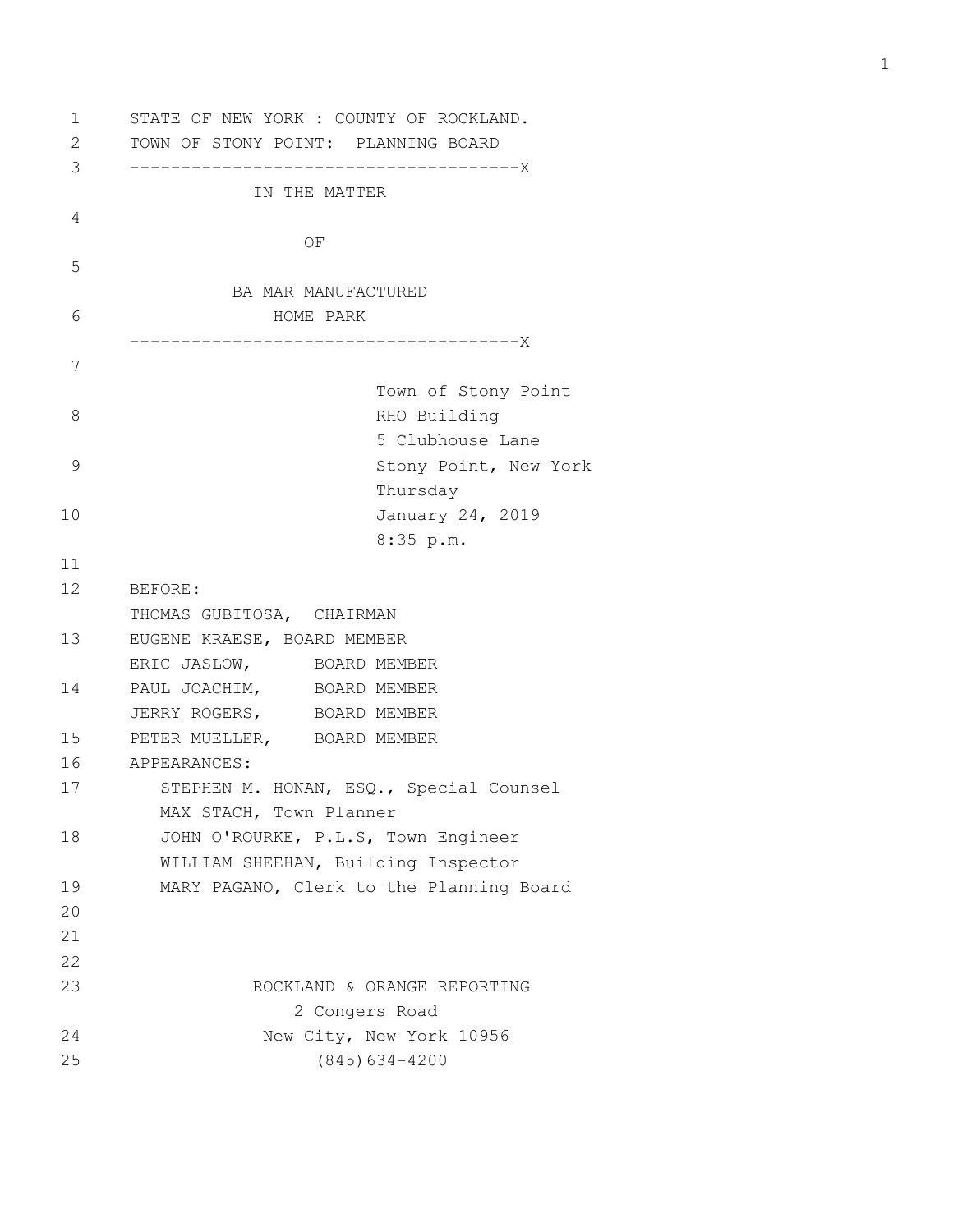| 1  | Proceedings                                    |
|----|------------------------------------------------|
| 2  |                                                |
| 3  | CHAIRMAN GUBITOSA: All right. Next             |
| 4  | item on the agenda is Ba Mar Manufactured      |
| 5  | Home Park located on the south side of         |
| 6  | Grassy Point Road east of Nelly Drive. This    |
| 7  | is a new application. This is the first        |
| 8  | time that this Board has entirely -- has       |
| 9  | seen this application.                         |
| 10 | MS. MIELE: Good evening, everybody.            |
| 11 | Amy Miele, 4 Laurel Road, New City. Tonight    |
| 12 | I am here of Counsel to Ira Emanuel on         |
| 13 | behalf of the applicant for the project that   |
| 14 | we're calling the Ba Mar Manufactured Home     |
| 15 | Park. We're here to unveil the applicant's     |
| 16 | plan to revive this manufactured home park.    |
| 17 | As many of you know the park has existed in    |
| 18 | some of form for seven decades.                |
| 19 | Unfortunately this park was largely            |
| 20 | destroyed by Super storm Sandy in 2012.<br>The |
| 21 | owner, the Town, the County and the State      |
| 22 | worked diligently with the families that       |
| 23 | were displaced and now the park is largely     |
| 24 | unoccupied.                                    |
| 25 | I just want to point out that the Town's       |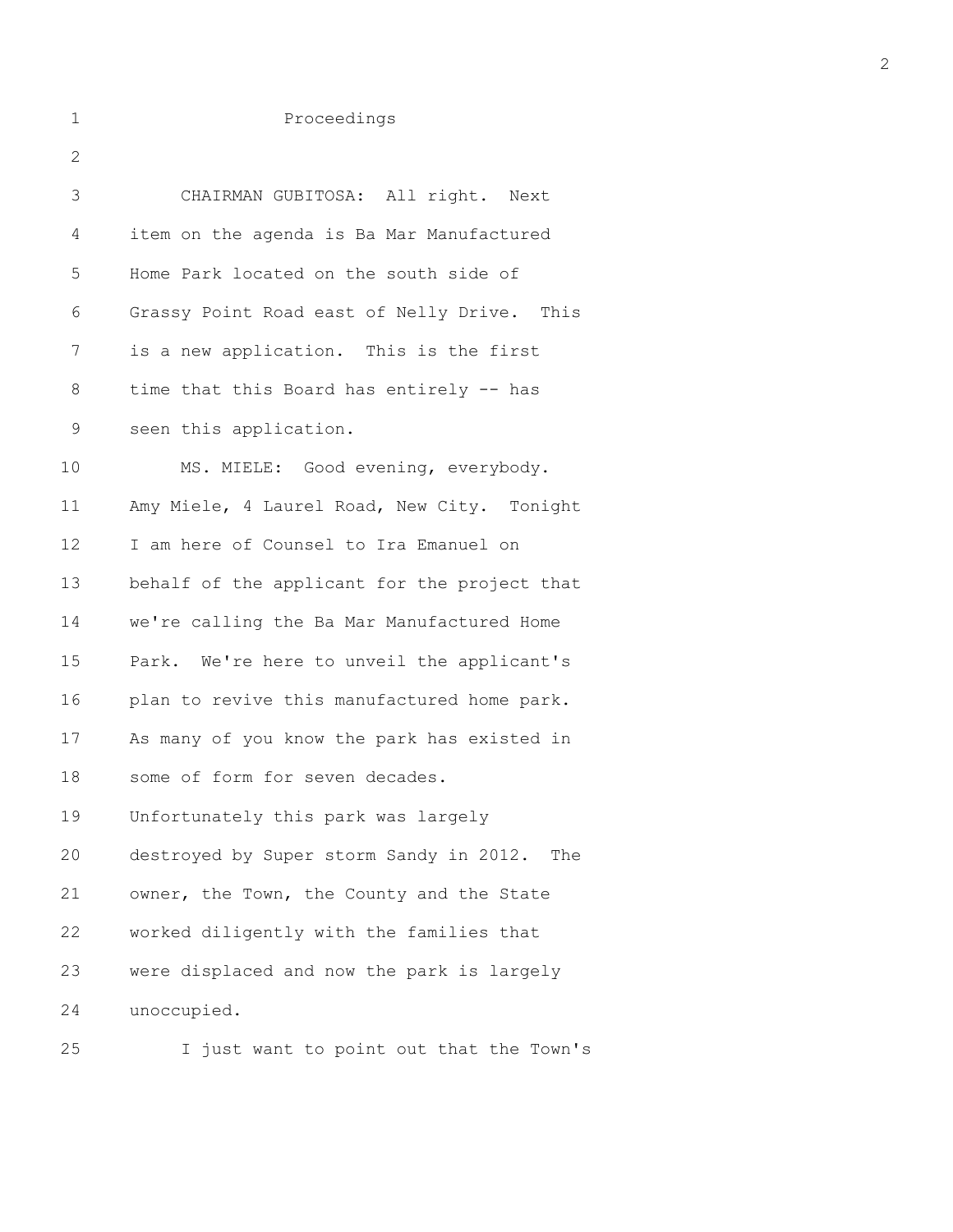| 1              | Proceedings                                 |
|----------------|---------------------------------------------|
| $\overline{2}$ | master plan which was amended in 2013       |
| 3              | specifically calls for the maintenance of   |
| 4              | existing manufactured home parks and        |
| 5              | recognizes their significance to the        |
| 6              | community. And it also recommends flexible  |
| 7              | zoning regulations and better standards for |
| 8              | the protection of manufactured homes and I  |
| 9              | think the Town has done that.               |
| 10             | Since Sandy we've been in a holding         |
| 11             | pattern and one of the main reasons we were |
| 12             | in a holding pattern was because the Town's |
| 13             | base flood elevations. Their -- the Town    |
| 14             | regulations post Sandy defaulted to FEMA's  |
| 15             | advisory base flood elevations. And you may |
| 16             | recall we were here before I think to ask   |
| 17             | for your recommendations to the Town Board  |
| 18             | on revising those base flood elevations to  |
| 19             | be more in line with the reality of the     |
| 20             | topography here where we're located.        |
| 21             | So in May 2018 the applicant petitioned     |
| 22             | the Town Board to revise the base flood     |
| 23             | elevations and the town -- this Board       |
| 24             | actually reviewed that and recommended the  |
| 25             | revisions which were at adopted by the Town |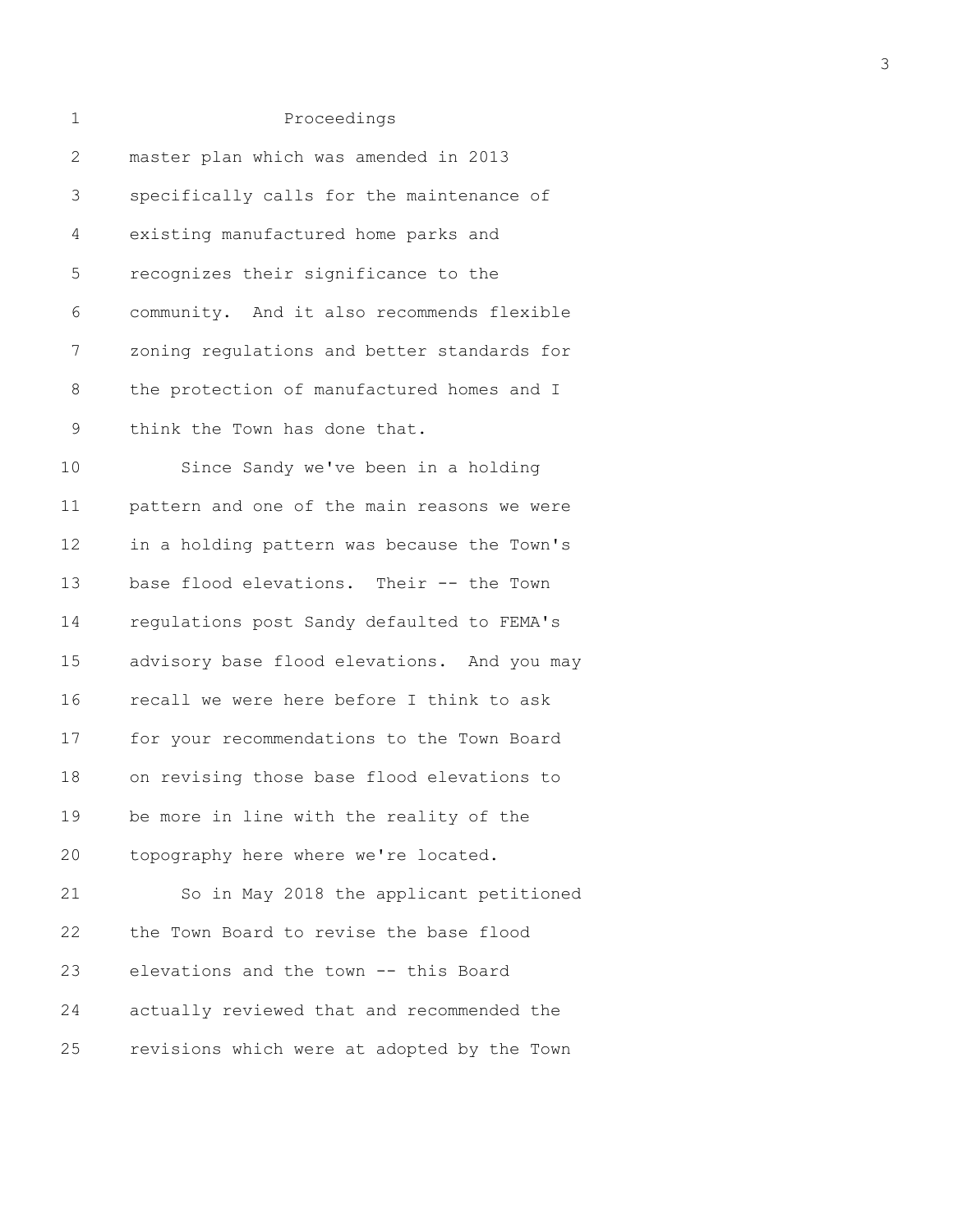| 1            | Proceedings                                  |
|--------------|----------------------------------------------|
| $\mathbf{2}$ | Board in August of 2018. So we're back and   |
| 3            | we're ready to rebuild and we've done quite  |
| 4            | a bit of work behind the scenes before       |
| 5            | coming before this honorable board tonight.  |
| 6            | We've been having several technical review   |
| 7            | meetings, most recently on January 10th,     |
| 8            | where we received a lot of valuable feedback |
| 9            | from you professional staff. A large         |
| 10           | majority, if not most of that feedback has   |
| 11           | been incorporated into the plans that are    |
| 12           | before you tonight so we're a bit further    |
| 13           | then conceptual. We're not, you know, site   |
| 14           | plan ready, but I think everybody agrees     |
| 15           | that we're a bit further along than just     |
| 16           | conceptual plans.                            |
|              |                                              |

17 So we're here tonight to present our 18 current plans which we think is quite 19 detailed, it addresses most of the feedback 20 we received thus far. I'll let Mr. Rocks 21 from Brooker Engineering walk you through 22 the details, but the following are some of 23 the highlights of the plan: We have 24 141 units as opposed to the 151 that were 25 there pre Sandy. We have a new layout that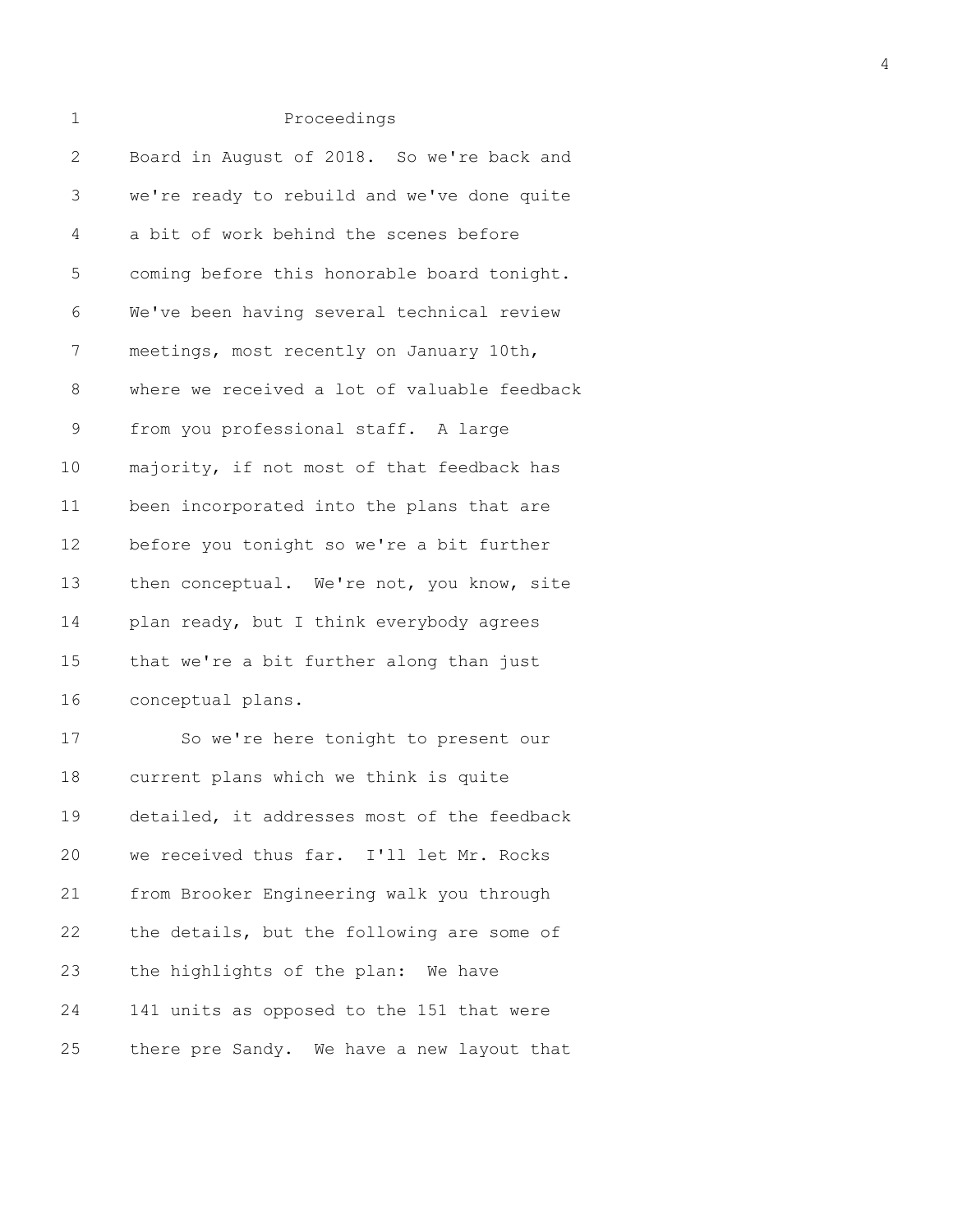| 2               | provides for better circulation and less     |
|-----------------|----------------------------------------------|
| 3               | dead-end roadways and way better circulation |
| 4               | for emergency access vehicles. The main      |
| 5               | access road is being raised above the        |
| 6               | existing grade. The homes are being          |
| 7               | relocated away from the wetlands area. The   |
| $8\,$           | individual homes will be two feet above your |
| 9               | new revised base flood elevation. Well       |
| 10              | require some variances, we know we'll need a |
| 11              | lot width variance for the lots, there may   |
| 12 <sup>°</sup> | be others depending on how the plans         |
| 13              | develop.                                     |

14 But what we're asking for tonight so we 15 can get moving is for the Board to declare 16 its intent to be lead agency so that we can 17 start the SEQRA process. If we had waited 18 to do this next month we wouldn't have been 19 able to do that until April. We're hoping 20 that you declare your intent tonight and 21 then you'll be in a position to declare 22 yourselves lead agency at your March 28th 23 meeting. So any feedback that we receive 24 tonight as well as any EAF form that's 25 required which was requested by your Town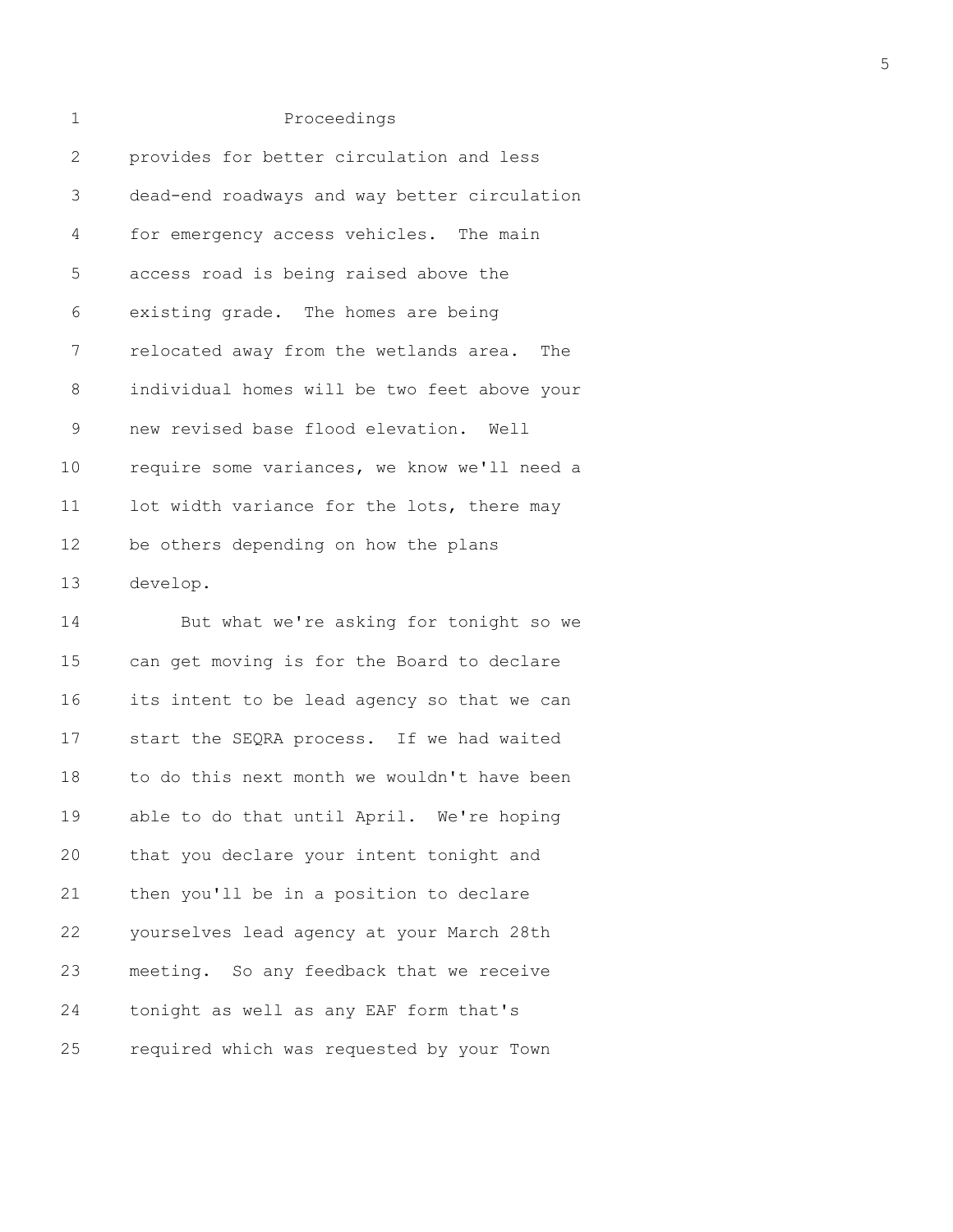| $\mathbf 1$  | Proceedings                                  |
|--------------|----------------------------------------------|
| $\mathbf{2}$ | Planner will basically put is in a position  |
| 3            | for February 26th and hope to be back at the |
| 4            | Board at your March 28th meeting. We're      |
| 5            | happy to come to the February meeting as     |
| 6            | well if you want an update, but we won't be  |
| 7            | in a position to declare lead agency until   |
| $8\,$        | the March 28th meeting.                      |
| $\mathsf 9$  | So with that I'm going to hand it over       |
| 10           | to Mr. Rocks who can walk you through the    |
| 11           | plan, unless you have any questions of me.   |
| 12           | Okay.                                        |
| 13           | MR. ROCKS: Thanks. Dennis Rocks from         |
| 14           | Brooker Engineering, very happy to be here   |
| 15           | tonight. So we have the sheet one if I       |
| 16           | could just walk you through it. So this is   |
| 17           | a vicinity map, this shows the site          |
| 18           | boundaries, this shows Grassy Point Road,    |
| 19           | here's the rail line, hear's Minisceongo     |
| 20           | Yacht Club and then here would be the U. S.  |
| 21           | (inaudible).                                 |
| 22           | Without further adieu here is our            |
| 23           | proposed plan, as Mrs. Miele was saying it   |
| 24           | was very sad what happened in Sandy. We're   |
| 25           | very excited to be participating in this     |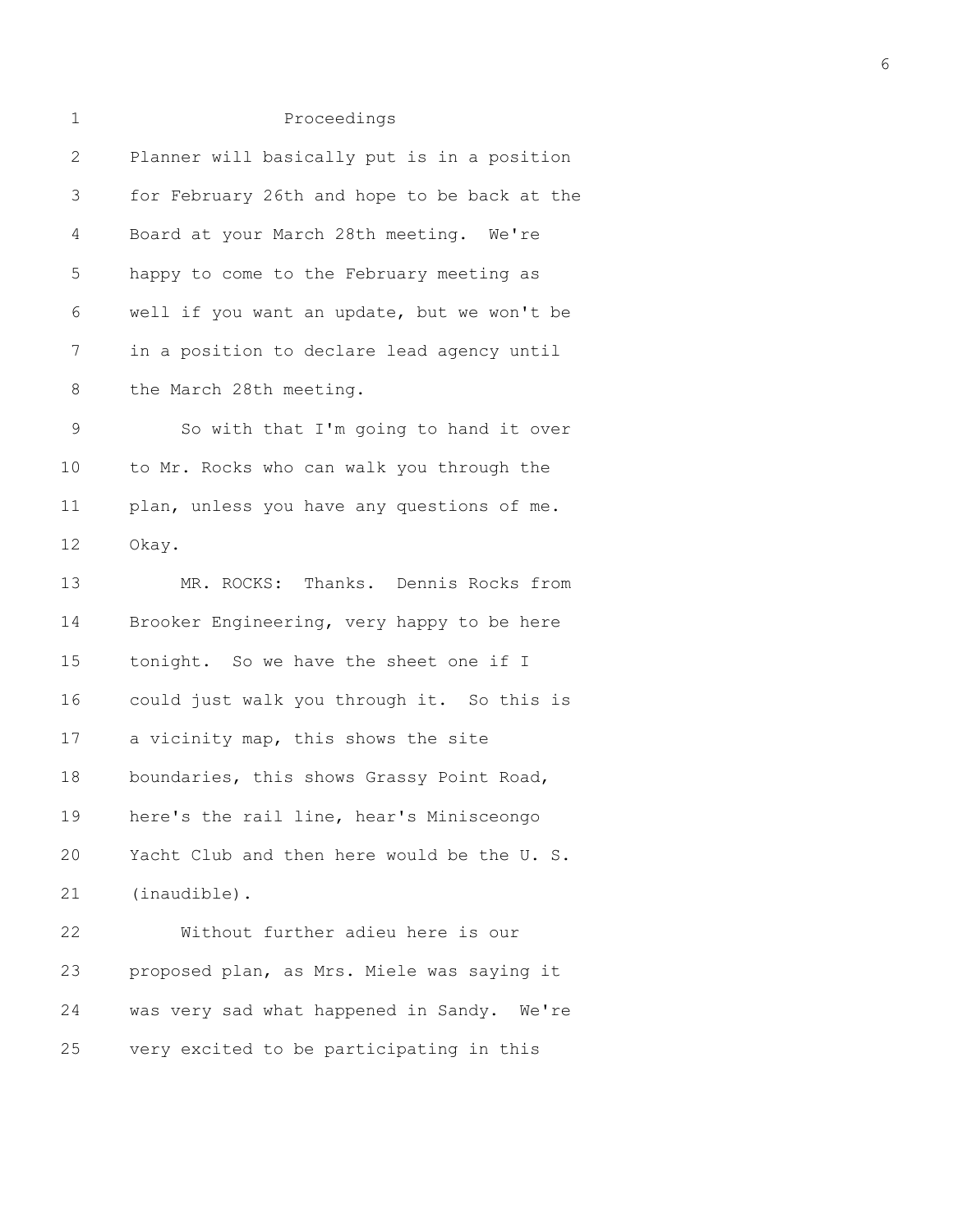| Proceedings |
|-------------|

| $\mathbf{2}$ | project, it's a great projet and it's a      |
|--------------|----------------------------------------------|
| 3            | great project from an engineering standpoint |
| 4            | and I also happen to be a certified flood    |
| 5            | plain manager and we're very excited to be   |
| 6            | working on such a good project in really     |
| 7            | every way. And so Ms. Miele was talking      |
| 8            | about really what amounts to resiliency.     |
| $\mathsf 9$  | Resiliency is really how an environment or a |
| 10           | residence can really bounce back from a      |
| 11           | significant environmental event like a big   |
| 12           | rainstorm or hurricane or that kind of a     |
| 13           | thing. So really what you see here is a      |
| 14           | plan that elevates the roads, it elevates    |
| 15           | the homes. She was talking about the         |
| 16           | circulation patterns. If you remember and I  |
| 17           | can show you the layout of the existing and  |
| 18           | it's just a series of different of dead end  |
| 19           | driveways that extend toward the railroad.   |
| 20           | And now we have a beautiful circulation      |
| 21           | pattern that really gets you around and      |
| 22           | limits -- we have 150-foot dead end,         |
| 23           | otherwise you can come through here and      |
| 24           | circulate around.                            |
|              |                                              |

25 The plan is really dynamite in that we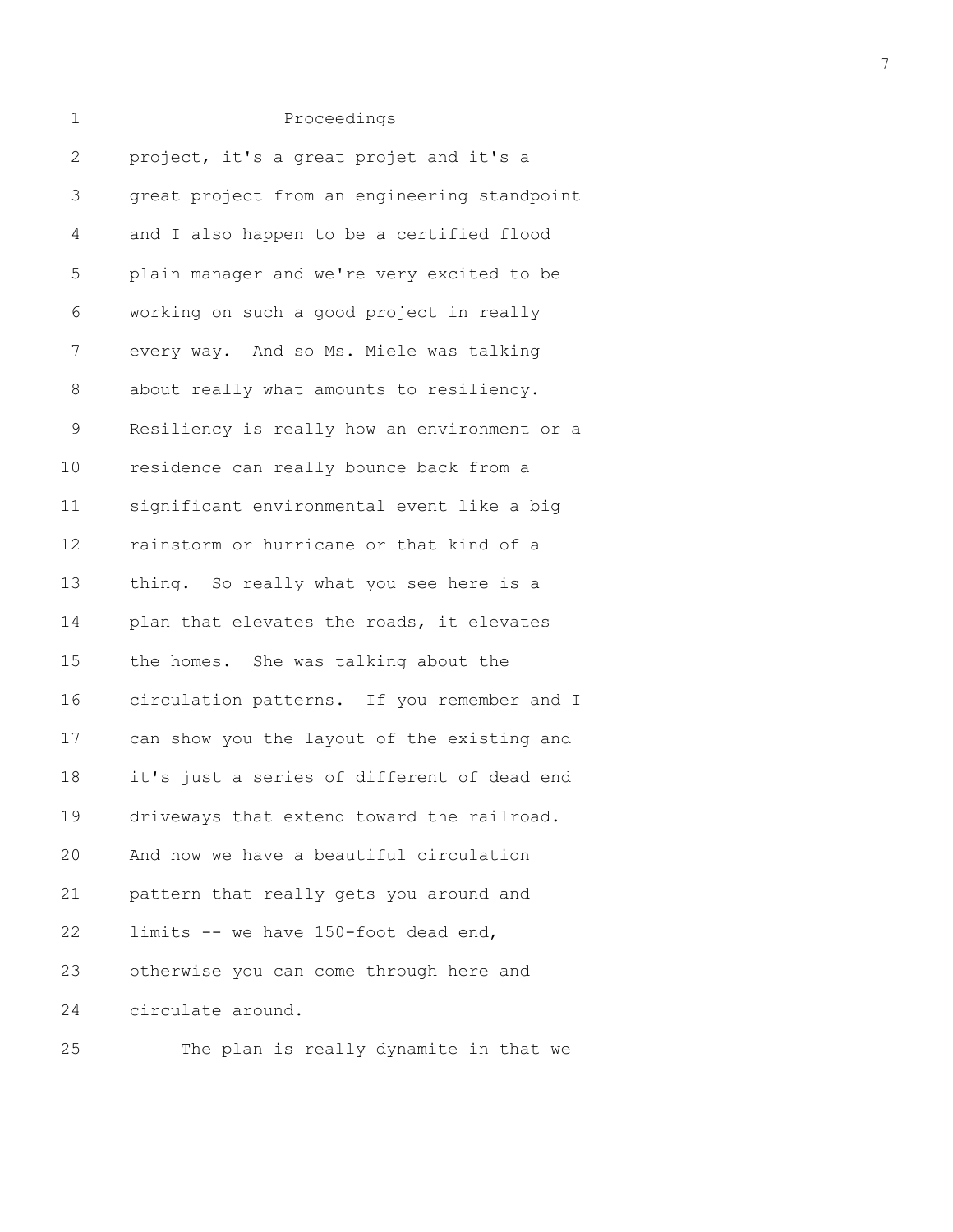| 1  | Proceedings                                  |
|----|----------------------------------------------|
| 2  | reduce the number of homes, we reduce the    |
| 3  | amount of impervious surface, we push back   |
| 4  | from the wetlands and so it's -- it's a nice |
| 5  | plan, it's a better plan, it's an            |
| 6  | improvement and I'd be happy to answer any   |
| 7  | questions.                                   |
| 8  | CHAIRMAN GUBITOSA: Max, anything?            |
| 9  | MR. STACH: Max, not at this point, but       |
| 10 | I'd think I'd like to go over the agencies   |
| 11 | at the end.                                  |
| 12 | CHAIRMAN GUBITOSA: All right. A              |
| 13 | question, what's the distance between each   |
| 14 | of the homes?                                |
| 15 | MR. ROCKS: So what we have here these        |
| 16 | homes are all sixteen feet wide and so each  |
| 17 | of em has an exterior staircase, but if you  |
| 18 | just scale from home to home it's about      |
| 19 | fifteen feet.                                |
| 20 | MR. O'ROURKE: Just to clarify for the        |
| 21 | Board as to the latest plans which we        |
| 22 | received last night, the home is fifteen     |
| 23 | feet but when you add the porch and the deck |
| 24 | I think they're a little bit closer cause it |
| 25 |                                              |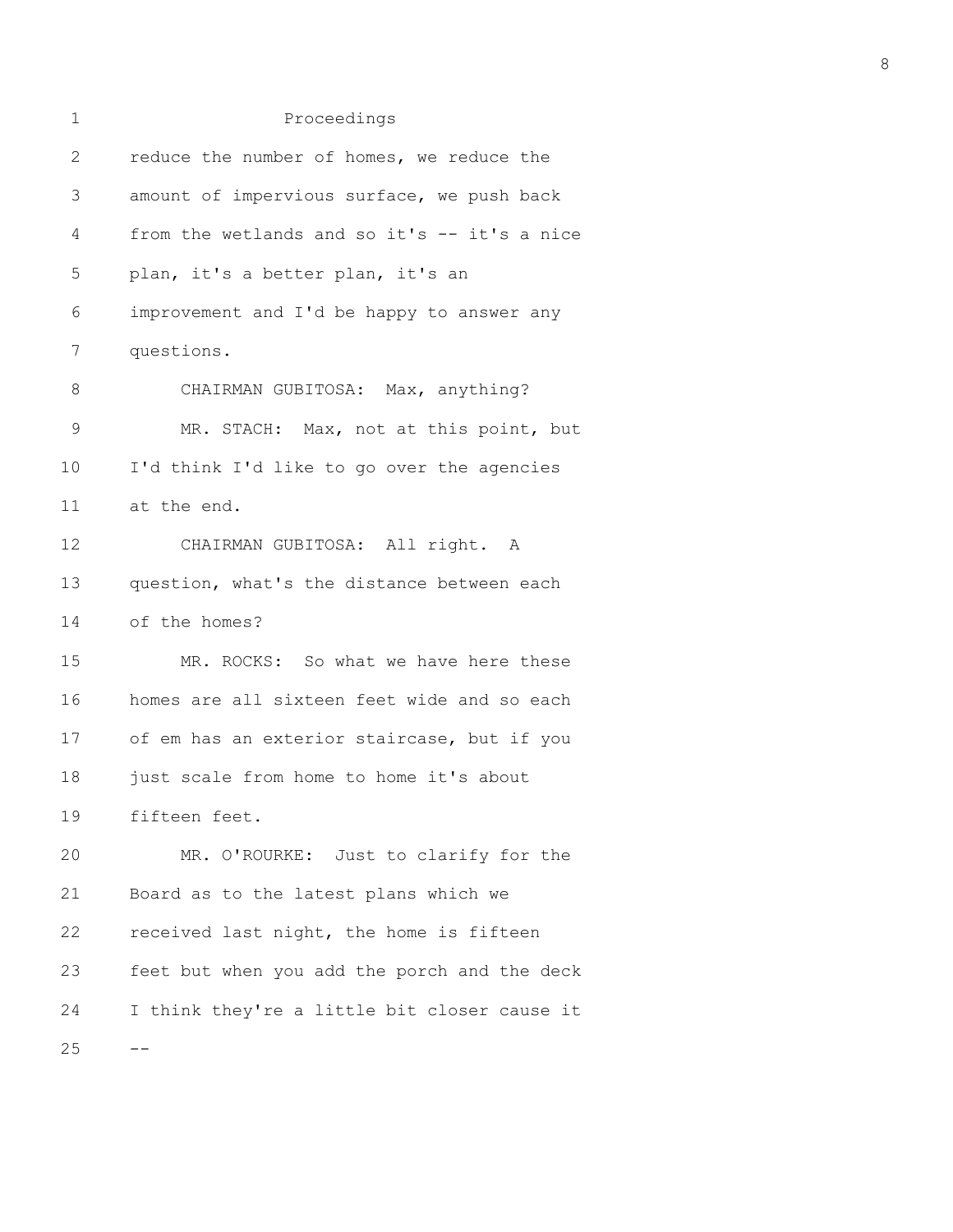| 1            | Proceedings                                  |
|--------------|----------------------------------------------|
| $\mathbf{2}$ | MR. ROCKS: So if you go from a               |
| 3            | staircase -- from the outside of the         |
| 4            | staircase to the closest part of the next    |
| 5            | unit is about ten feet; do you know what I'm |
| 6            | saying?                                      |
| 7            | CHAIRMAN GUBITOSA: Yeah. And like John       |
| $8\,$        | said we just got the plans so you know right |
| $\mathsf 9$  | now we're, like you said, we're looking at   |
| 10           | things and we're probably gonna have a lot   |
| 11           | more questions at the TAC meeting and the    |
| 12           | next meeting.                                |
| 13           | MR. STACH: You know what useful              |
| 14           | probably to go over tonight is the primary   |
| 15           | reason for this change. I know you say       |
| 16           | resiliency, but I think we discussed things  |
| 17           | like what elevation you're gonna put the     |
| 18           | road at in order to be able to be to access, |
| 19           | what elevation the units are at --           |
| 20           | MR. ROCKS: Sure. I'd be happy to.            |
| 21           | Thank you. So, the base flood elevation,     |
| 22           | the 100 flood elevation which happens to be  |
| 23           | about the same elevations that existed       |
| 24           | during the peak of Sandy is ten. And so      |
| 25           | these elevations, the elevations of the      |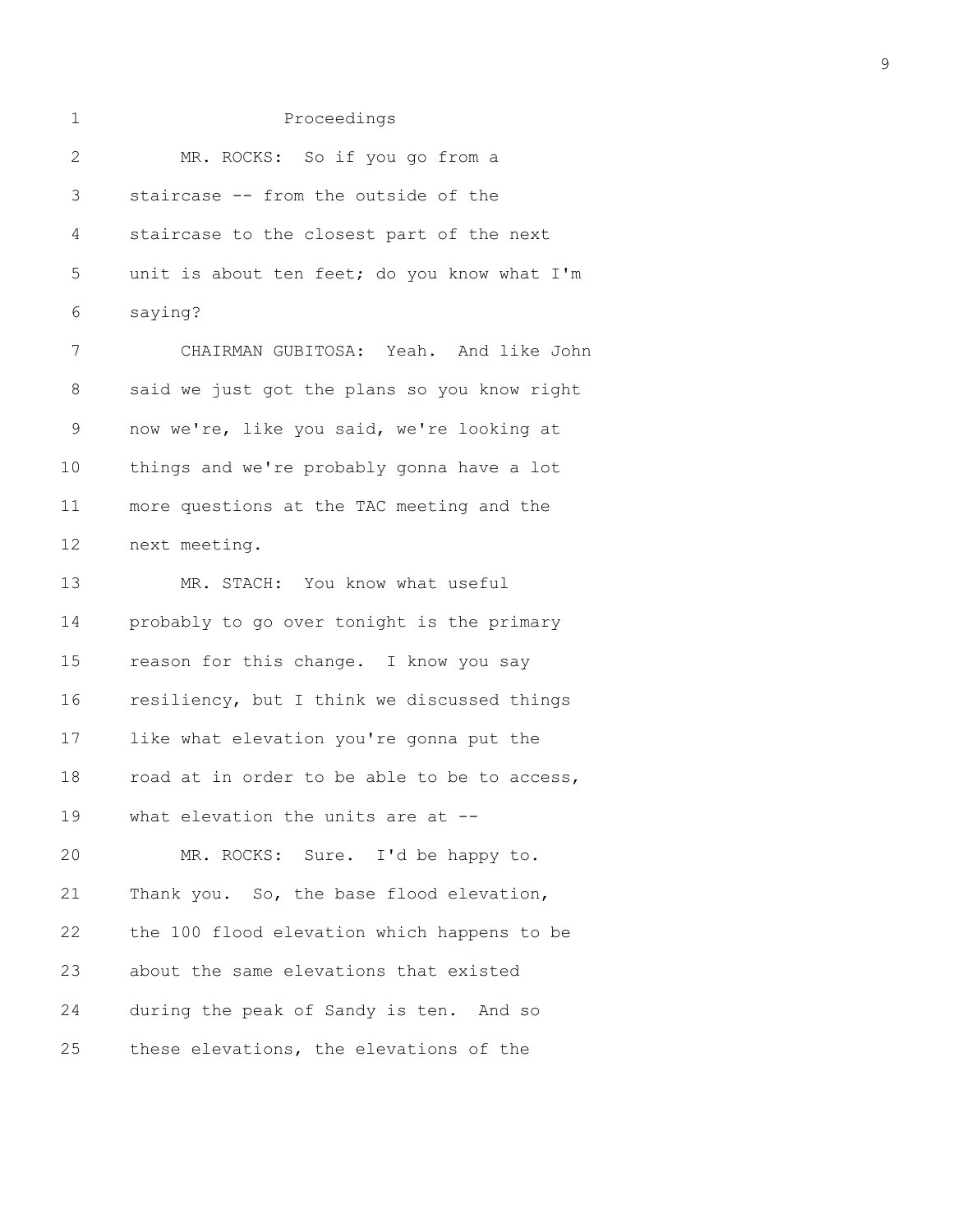| 1            | Proceedings                                  |
|--------------|----------------------------------------------|
| $\mathbf{2}$ | homes, the minimum elevation, is 12 so now   |
| 3            | we're two feet above the base flood          |
| 4            | elevation so that's a nice factor of safety. |
| 5            | Then we've elevated the roads to make        |
| 6            | them passable as much as possible. There's   |
| 7            | some locations where we're tied into         |
| 8            | existing offsite properties, but by and      |
| $\mathsf 9$  | large we have situated the roads at an       |
| 10           | elevation nine and so that would be -- the   |
| 11           | wheels would be in the hundred year flood,   |
| 12           | but the exhaust pipe would be above it and   |
| 13           | the emergency vehicles would be able to      |
| 14           | travel down the road.                        |
| 15           | BOARD MEMBER MUELLER: So you're going        |
| 16           | to go raise the grade of that whole area?    |
| 17           | MR. ROCKS: Yes.                              |
| 18           | BOARD MEMBER MUELLER: Not the unit that      |
| 19           | grade, it's the whole elevation of the       |
| 20           | property.                                    |
| 21           | MR. ROCKS: It's both, yes, everything        |
| 22           | is higher, yes.                              |
| 23           | MR. STACH: But the road in places will       |
| 24           | be higher than the ground under the units;   |
| 25           | is that correct?                             |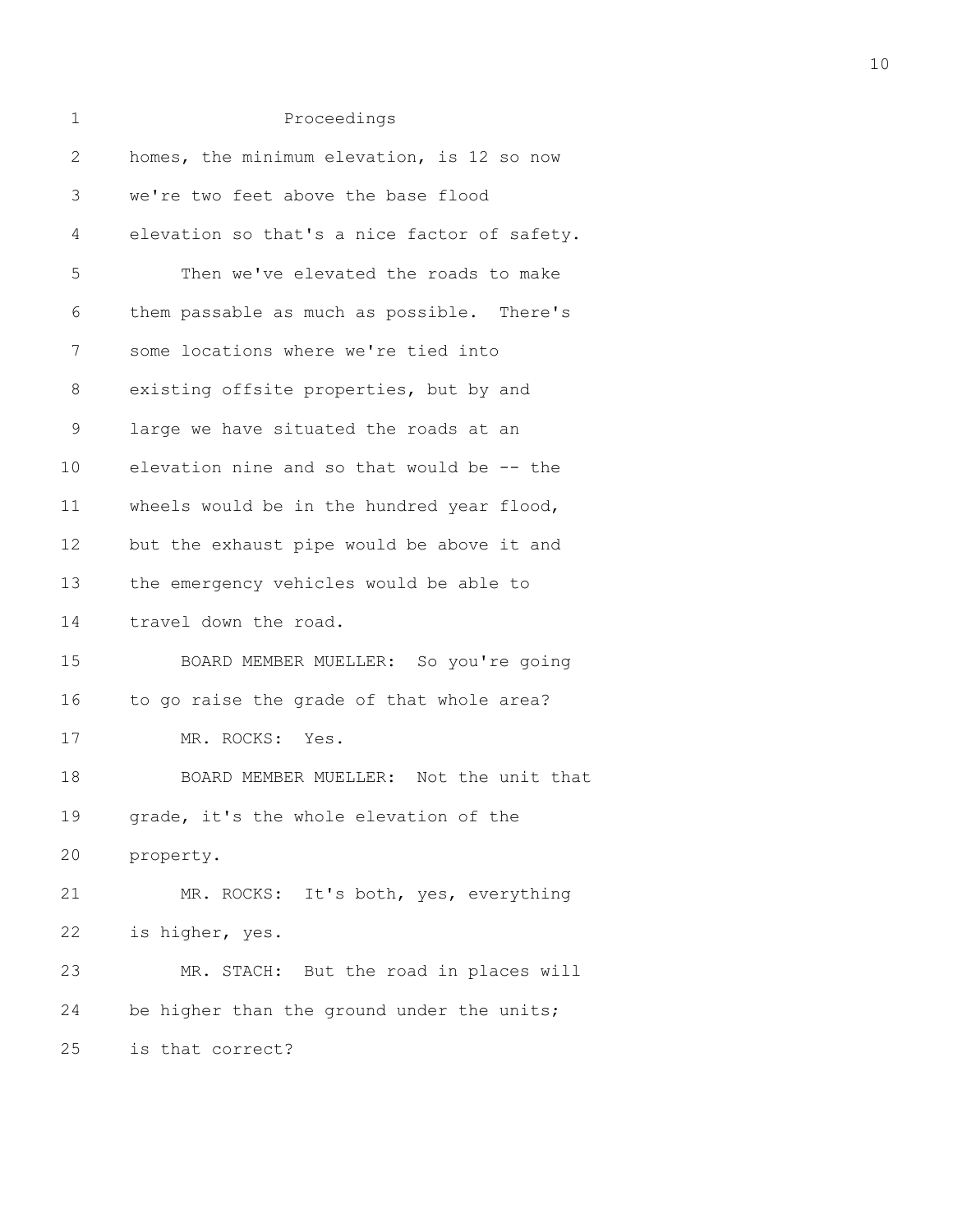| 1             | Proceedings                                  |
|---------------|----------------------------------------------|
| $\mathbf{2}$  | MR. ROCKS: Yes.                              |
| 3             | MR. STACH: So some of these units will       |
| 4             | be five and six feet in the air; is that     |
| 5             | correct, over the ground current grade?      |
| 6             | MR. ROCKS: No, no, I think it's more         |
| 7             | like four. The maximum is about four max     |
| 8             | four.                                        |
| $\mathcal{G}$ | MR. KRAESE: Is any of this in the            |
| $10$          | 500-year flood plan?                         |
| 11            | MR. ROCKS: If it's in the 100, then          |
| 12            | it's by definition in the 500.               |
| 13            | MR. STACH: So the 100-year flood plain,      |
| 14            | if you recall we did an action we previously |
| 15            | we provide some recommendation to the Town   |
| 16            | Board Brooker Engineering did a flood study  |
| 17            | to establish what the flood elevation would  |
| 18            | be here at time of the 100-year flood.<br>At |
| 19            | the time it was established it was ten feet. |
| 20            | MR. ROCKS: Elevation ten.                    |
| 21            | MR. STACH: Elevation ten. So anything        |
| 22            | on this map that is under elevation ten is   |
| 23            | going to be in that hundred year food plain. |
| 24            | I don't know that you have --                |
| 25            | MR. O'ROURKE: The buildings have to be       |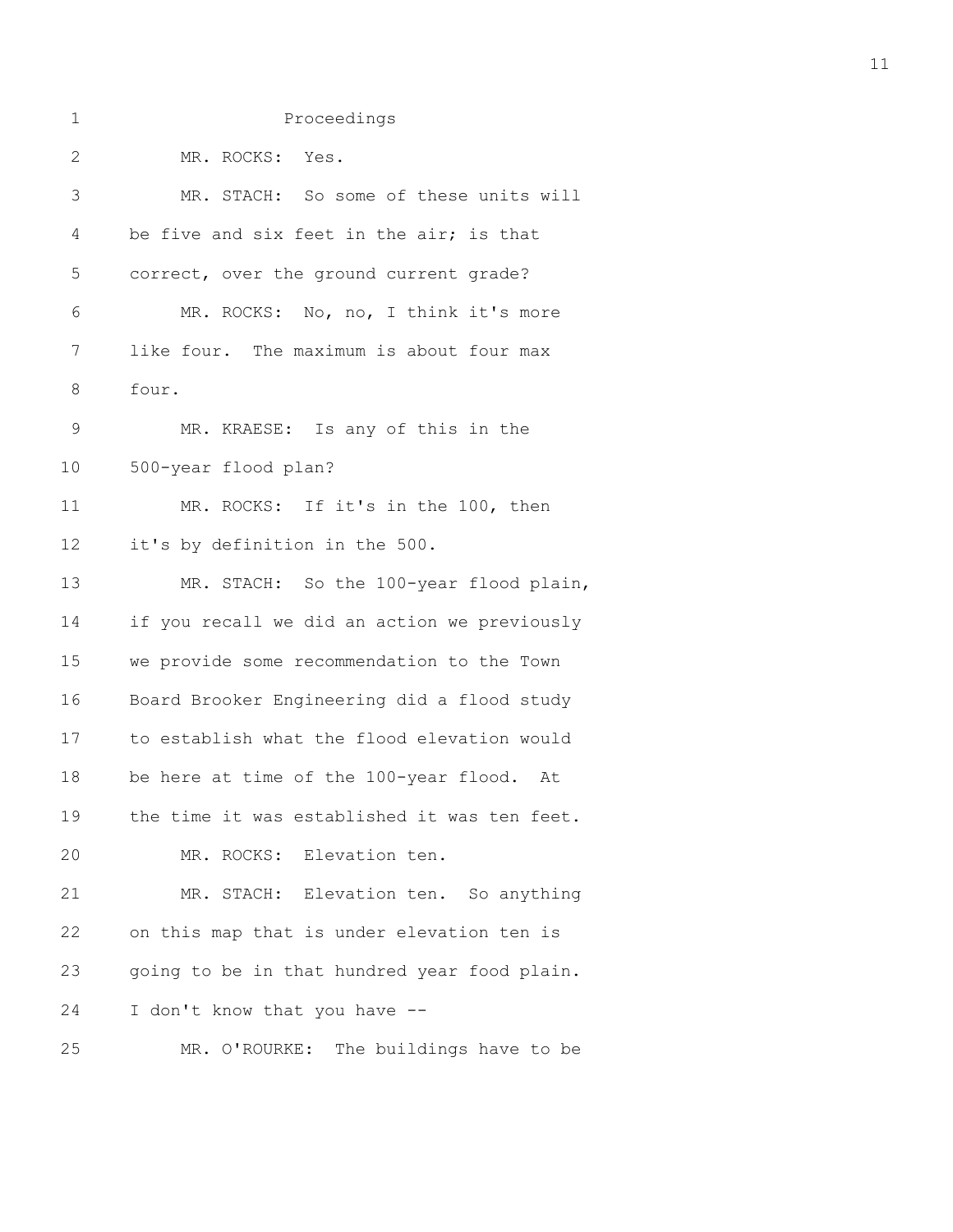1 Proceedings 2 two feet above that. 3 BOARD MEMBER KRAESE: I understand that. 4 MR. STACH: Can you also describe how 5 many units there were before Sandy, how many 6 units there are now and how many are 7 proposed. 8 MR. ROCKS: Well, there were 151 and 9 we're proposing 141. 10 CHAIRMAN GUBITOSA: But after Sandy, 11 how many did you lose? 12 MS. MIELE: I have a map. I have a map 13 that might provide the answer to that 14 question. So this's less than 30 residents 15 there today. I had a rather rudimentary map 16 I can pass up. So this is sort of the 17 layout pre Sandy, but these were occupied 18 residents, they were seven vacant lots, 19 there was one office, if you add that up you 20 get 151 and you can sort of see what the 21 layout was before. 22 I'd also point out that, yes, there is a 23 little bit of intrusion into the flood plain 24 and both Ira and I have had conversation 25 with Mr. Sheehan about the applicability of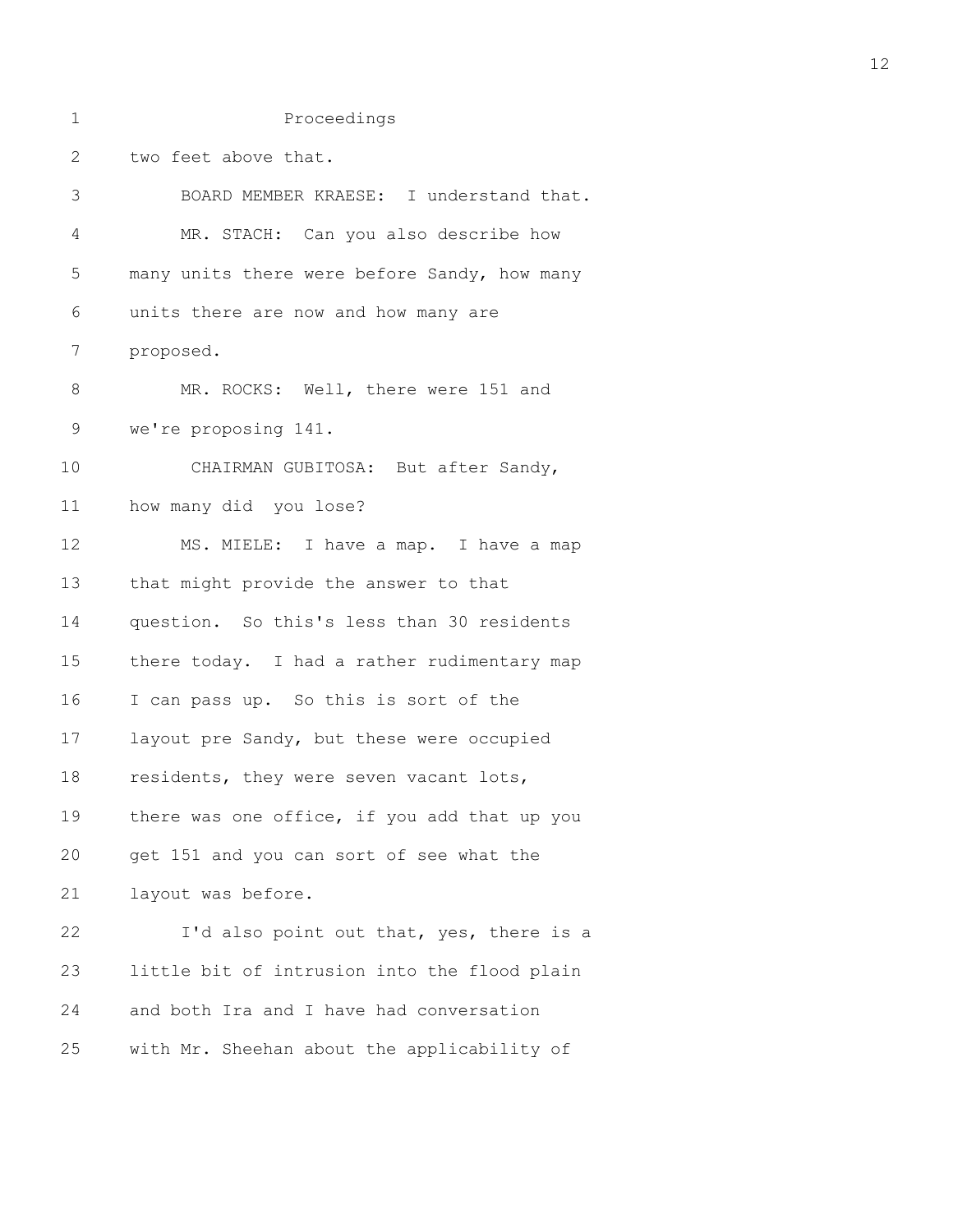| $\mathbf 1$  | Proceedings                                  |
|--------------|----------------------------------------------|
| $\mathbf{2}$ | the DEC flood plain regulations versus the   |
| 3            | Town's and I think they'll be more           |
| 4            | discussion about that at a subsequent TAC    |
| 5            | meeting, but I believe this Board does have  |
| 6            | the authority to permit some incursions into |
| 7            | that by virtue of your own code, but we're   |
| 8            | also going to be getting the DEC permit. So  |
| $\mathsf 9$  | I think what we decided at the last meeting  |
| 10           | was to get the DEC permit, see what the DEC  |
| 11           | has to say and then see basically which ends |
| 12           | up being the most protective of the          |
| 13           | wetlands.                                    |
| 14           | BOARD MEMBER JOACHIM: You guys talked        |
| 15           | about there's 30 families, residents that    |
| 16           | are still there, is there any type of plan   |
| 17           | moving forward with these guys, with the 30  |
| 18           | families, what's the plan with these guys?   |
| 19           | MS. MIELE: Well, Joel Brown who is a         |
| 20           | principle of the applicant is here tonight.  |
| 21           | I don't know if you have a plan yet to share |
| 22           | $or$ $--$                                    |
| 23           | CHAIRMAN GUBITOSA: Can you state your        |
| 24           | name?                                        |
| 25           | MR. BROWN: Joel Brown, I'm with the          |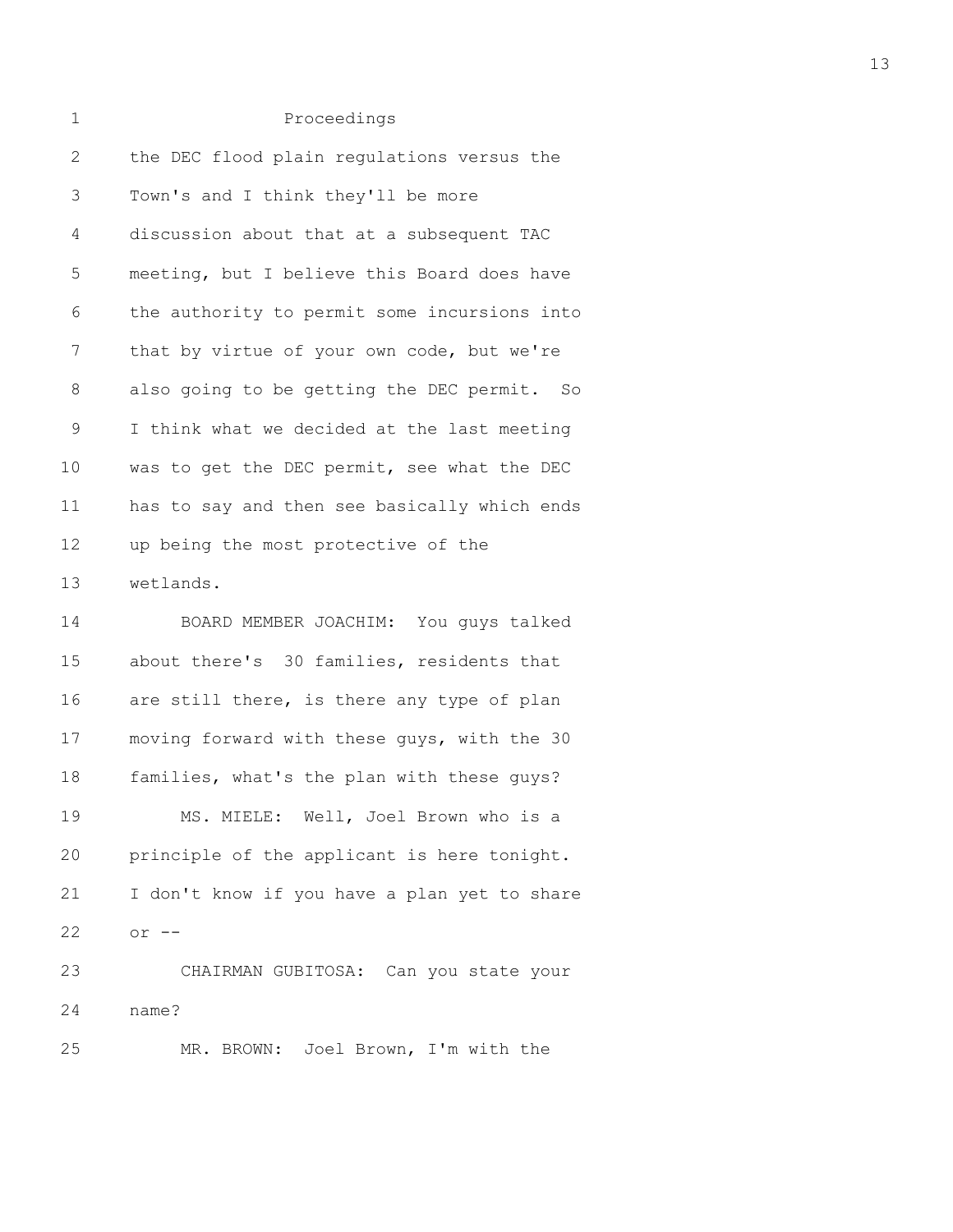| 1             | Proceedings                                 |
|---------------|---------------------------------------------|
| 2             | ownership of the group. The management New  |
| 3             | York Rising has made arrangements for the   |
| 4             | residents to allow them to be relocated and |
| 5             | they've provided funding for their          |
| 6             | relocation so most of the families, all but |
| 7             | a handful of those families have accepted   |
| 8             | that. I think there are less than five and  |
| $\mathcal{G}$ | currently the families that have            |
| 10            | participated have been relocated or are in  |
| 11            | the process of being relocated.             |
| 12            | So to answer the question at this point     |
| 13            | almost all the families have been accounted |
| 14            | for in terms of where they're going to be   |
| 15            | going.                                      |
| 16            | MS. MIELE: When you say 30, there were      |
| 17            | 30 occupied residences; is that correct?    |
| 18            | MR. BROWN:<br>There were approximately --   |
| 19            | nearly every home was affected and so       |
| 20            | through the process of the New York Rising  |
| 21            | what they've been able to do is they've --  |
| 22            | the bar for whether or not a family or a    |
| 23            | residents would be able to participate in   |
| 24            | the program got lower and lower. So, like I |
| 25            | said, a large large majority of those       |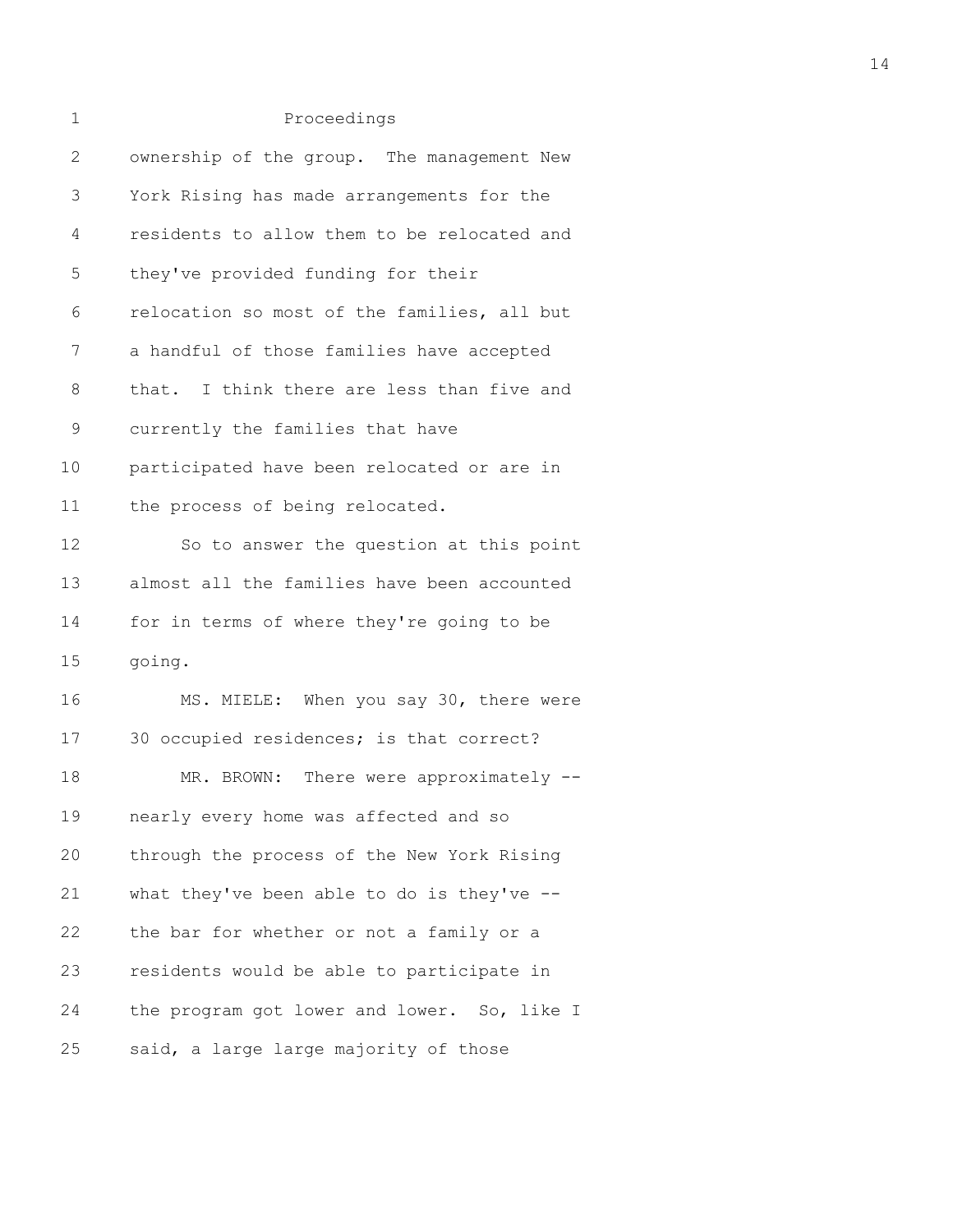| 1            | Proceedings                                  |
|--------------|----------------------------------------------|
| $\mathbf{2}$ | families have taken advantage of the funding |
| 3            | that's been available to them. And so        |
| 4            | what's happened is over the last couple of   |
| 5            | years as they've gotten they funding and     |
| 6            | they've found a place to relocate to they've |
| 7            | done that and so the number of residents in  |
| 8            | the community is going down and down and     |
| $\mathsf 9$  | down. So by -- our hope is and expectation   |
| 10           | is by the time that we're ready to redevelop |
| 11           | the community all of the residents will have |
| 12           | relocated somewhere. Most -- large large     |
| 13           | majority of those were through New York      |
| 14           | Rising funding.                              |
| 15           | BOARD MEMBER MUELLER: Where did they         |
| 16           | get relocated to?                            |
| 17           | MR. BROWN: They've -- I'm not an expert      |
| 18           | in where they've gone to. From what I hear   |
| 19           | they've been able to buy houses that are     |
| 20           | somewhere in Rockland County, alternative    |
| 21           | housing, they've rented apartments, some     |
| 22           | have gone to other mobile home parks not so  |
| 23           | much in the area, but in and around, not so  |
| 24           | much in Rockland County, but other parts.    |
| 25           | CHAIRMAN GUBITOSA: All right. Good.          |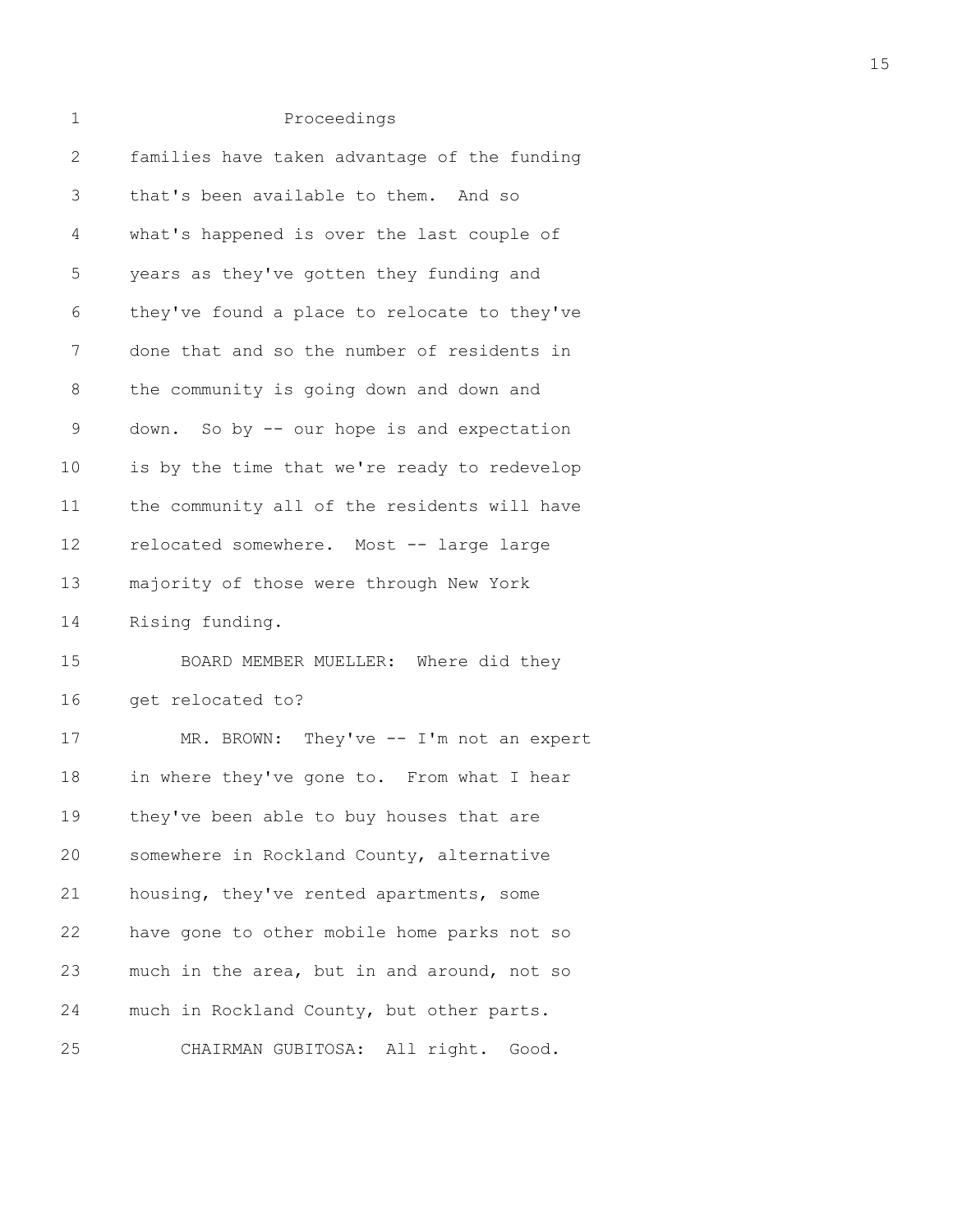| 1            | Proceedings                                  |
|--------------|----------------------------------------------|
| $\mathbf{2}$ | Thank you. Amy, one last question, are you   |
| 3            | doing with the Marina or is it just?         |
| 4            | MS. MIELE: Yeah, that's to be                |
| 5            | determined. We have to do a little more      |
| 6            | title research on the ownership of the       |
| 7            | marina and get back to you on that, but what |
| 8            | we're presenting here includes parking --    |
| $\mathsf 9$  | includes enough parking as though we're      |
| 10           | keeping the marina. So it includes parking   |
| 11           | for I think 32 boat slips which is probably  |
| 12           | more than what is there actually right now,  |
| 13           | and also whatever the requisite number like  |
| 14           | one and a half times parking spaces for cars |
| 15           | -- trailers. So we're proceeding along the   |
| 16           | lines that we'd like to keep it. We have to  |
| 17           | do a little bit more legal research, title   |
| 18           | research to determine that. But what we're   |
| 19           | trying to propose to you here is, as always, |
| 20           | worst case scenarios so like, you know, the  |
| 21           | highest elevations, the most number of       |
| 22           | parking spaces, all of that so you can make  |
| 23           | your determination based on that, but we'll  |
| 24           | have an update for you as the project        |
| 25           | proceeds.                                    |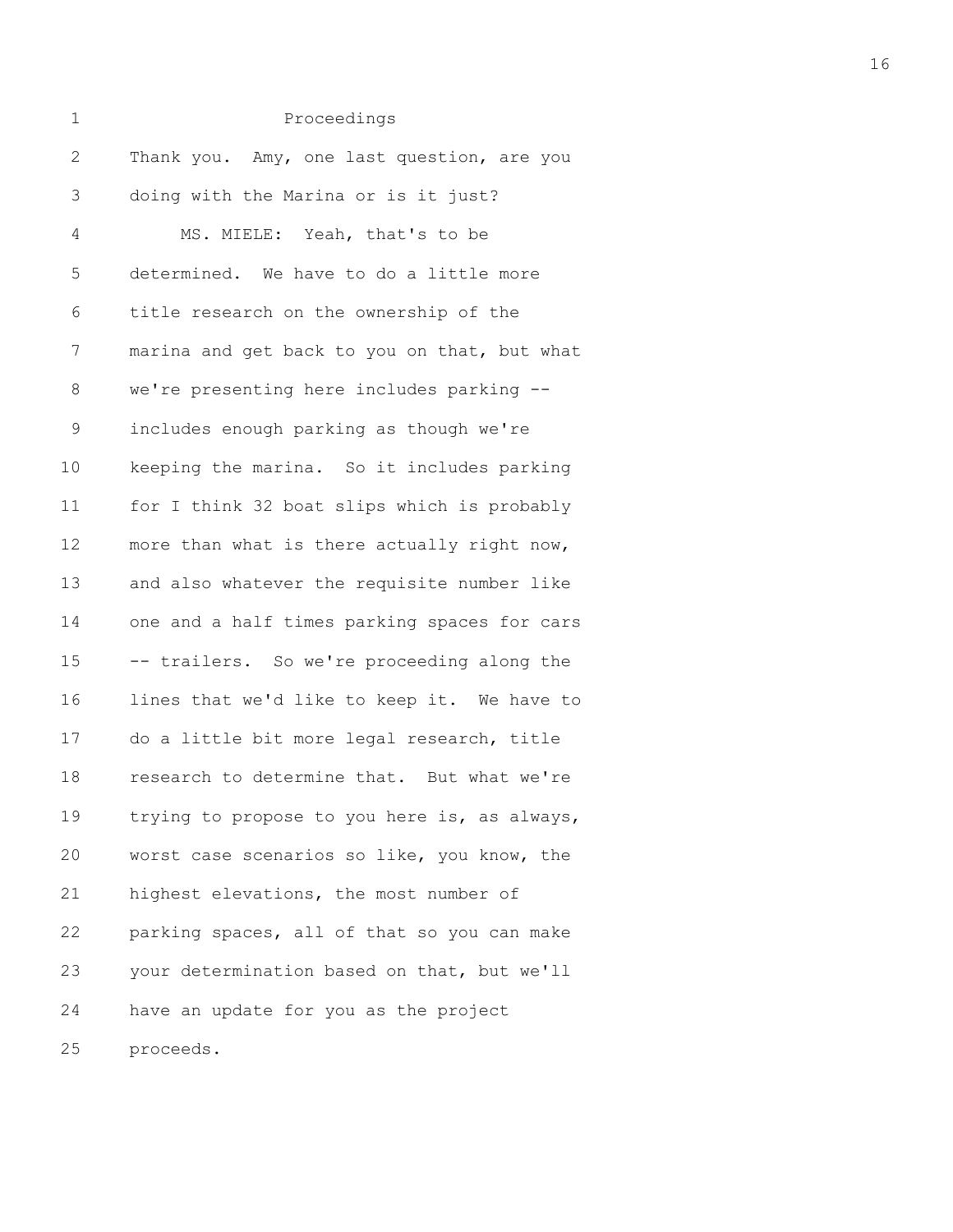| 2  | MR. BROWN: Can I just add one thing?         |
|----|----------------------------------------------|
| 3  | Probably the most important that I forgot    |
| 4  | was that the biggest difficulty we had early |
| 5  | on with New York Rising be after the storm   |
| 6  | was that all of the residents wanted to      |
| 7  | stay, wanted to be the area. They liked      |
| 8  | where they were living and finding           |
| 9  | alternative housing that was comparable for  |
| 10 | their families were here was not really easy |
| 11 | to do. So what we've heard over time is a    |
| 12 | lot of these people went to apartments or    |
| 13 | more transitional housing and what we've     |
| 14 | heard is that they want to come back and so  |
| 15 | we think that this plan and the new homes    |
| 16 | that we intend to bring are gonna be         |
| 17 | affordable and we think that there's gonna   |
| 18 | be a large demand for them. We want to fill  |
| 19 | that void for affordable housing and for     |
| 20 | those people that have left and want to come |
| 21 | back.                                        |
| 22 | CHAIRMAN GUBITOSA: Can you spell your        |
| 23 | name?                                        |
| 24 | MR. BROWN: My first name is Joel,            |
| 25 | J-O-E-L, and my last name is Brown           |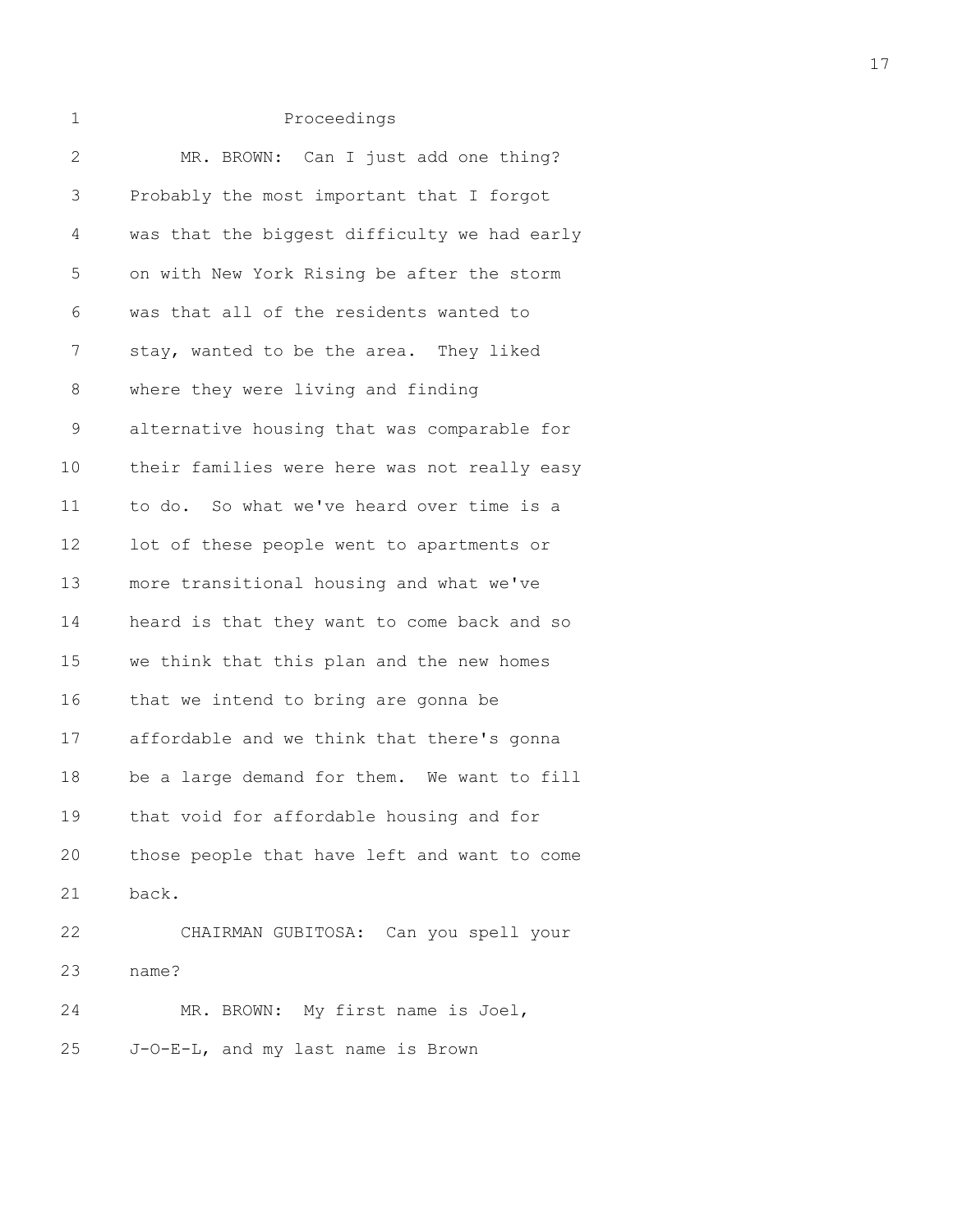2 B-R-O-W-N.

3 CHAIRMAN GUBITOSA: Okay. Thank you. 4 MR. STACH: I have a couple additional 5 questions. The first is how has the DEC 6 wetlands affected the design for the Board's 7 benefit? 8 MR. ROCKS: The design -- well, first of 9 all we availed ourselves to a great 10 conference that the DEC has it's called the 11 pre application conference and it's a great 12 tool for really getting on the same page 13 with the DEC to understand what it is 14 they're interested in that's going to make a 15 successful application. So we met with the 16 DEC at the site and the primary component 17 that we're incorporated into this 18 application is to reduce the number of homes 19 and the impervious area and the proximity of 20 the development to the wetlands. So we've 21 pulled back and minimized. 22 MR. STACH: Okay. And the other one is, 23 in 1982 the flood elevation, the hundred 24 year flood elevation was set at seven feet, 25 now we have ten feet in 2018 and the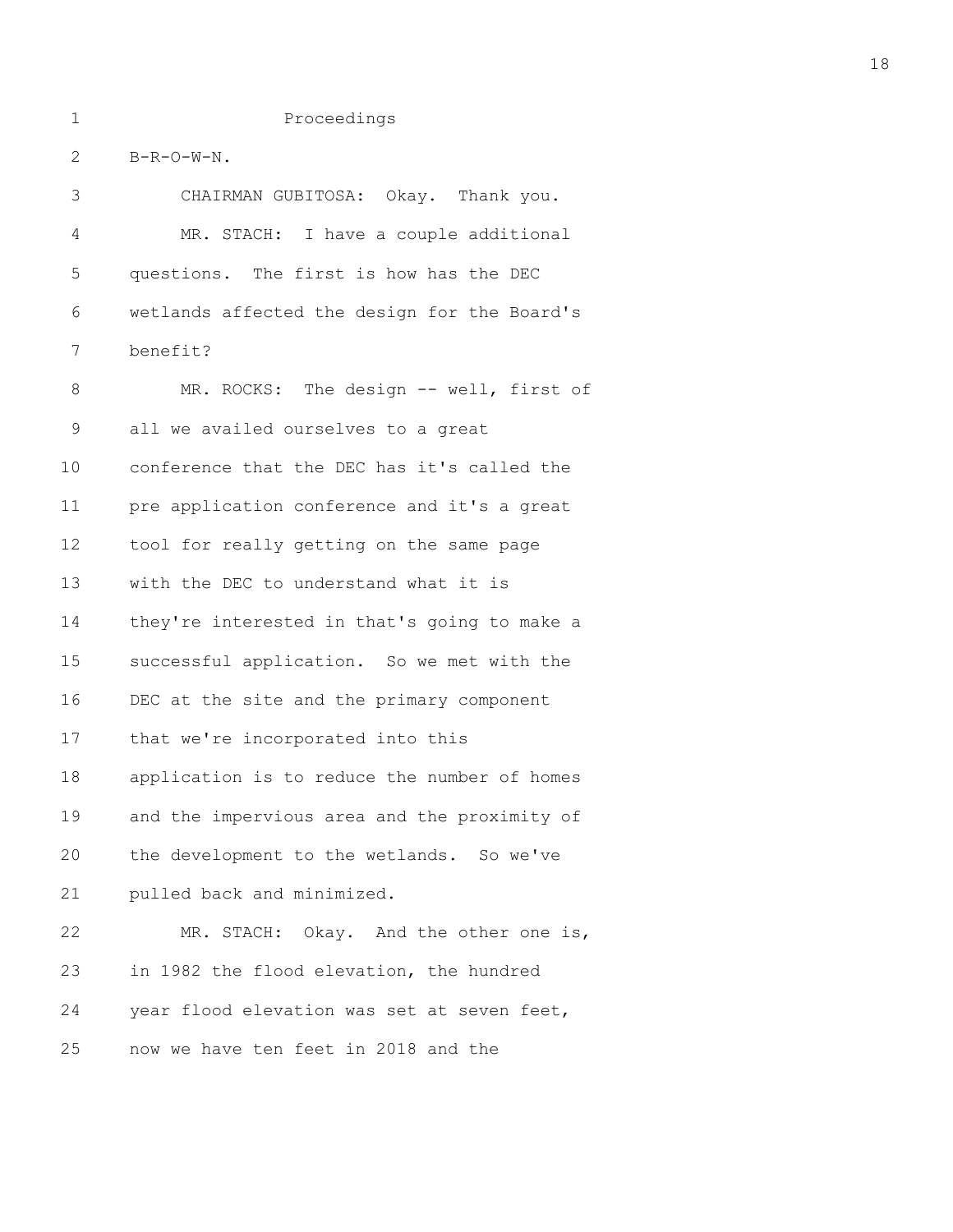# 1 Proceedings 2 projections are by 2050 we'll have another 3 30 inches, by 2080 it maybe 60, so sort of, 4 is there any thought, I understand we want 5 to make this resilient for now, but has any 6 thought been given to how to continue to 7 keep this resilient going forward as we 8 might be facing higher elevations down the 9 road? 10 MR. ROCKS: The short answer is no. The 11 proposal and how it relates to the 100-year 12 flood elevation would be two feet above that 13 and we're kind of really maximizing the 14 futility of this property to work with the 15 existing grade. For instance we have to tie 16 into Grassy Point Road, we have to tie into 17 the existing sewer system and so there are 18 similar limitations as to how this project 19 can fit in. Really you can't put a site on 20 a pedestal. A site has to relate to an

21 environment and a community and there's 22 limitations and we think we've achieved 23 that. So the minimum home elevation is 12 24 and we're pretty happy with that.

25 MR. STACH: Now going through the agency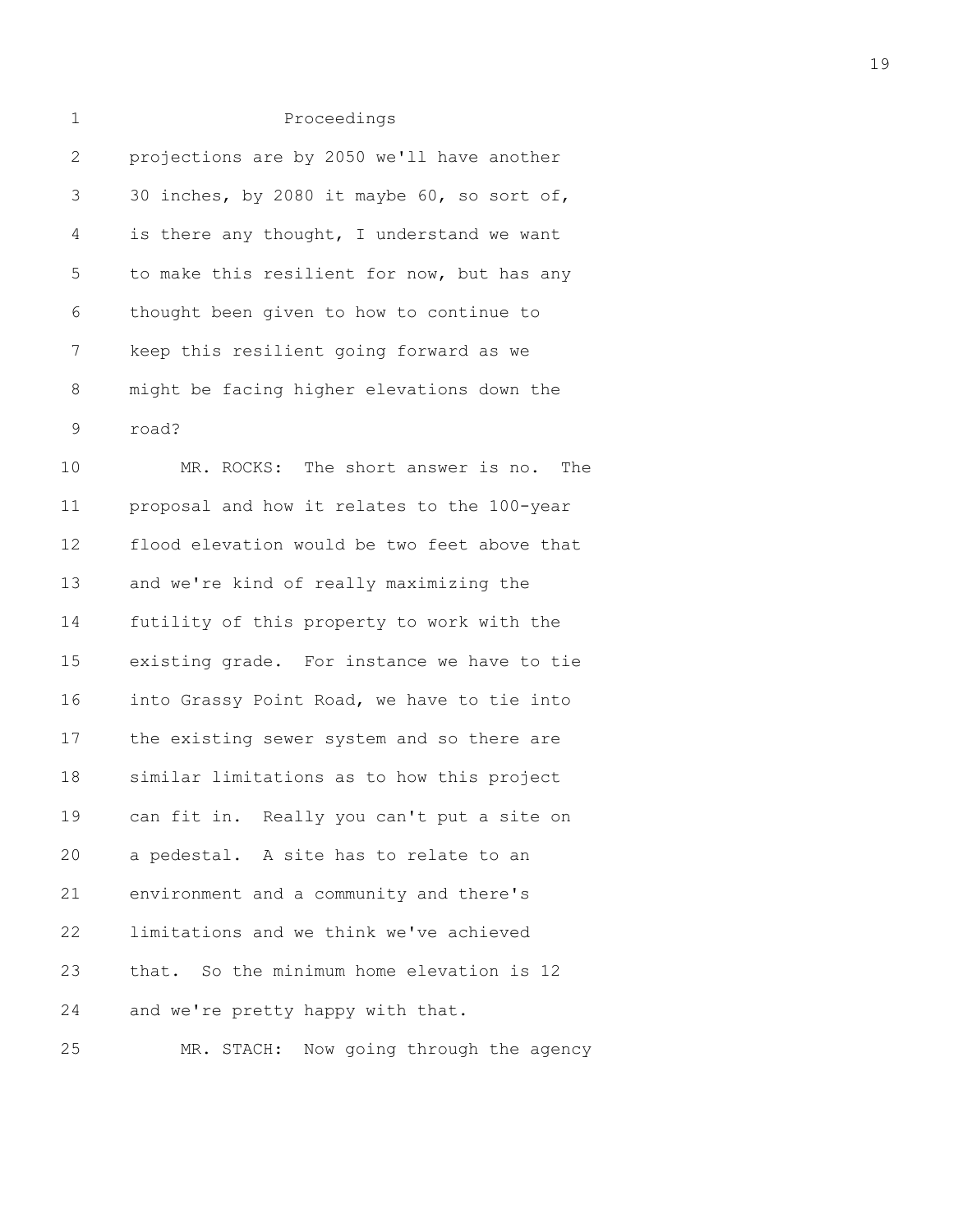| 2           | list that when we were preparing the draft   |
|-------------|----------------------------------------------|
| 3           | lead agency NOI we identified the Stony      |
| 4           | Point Town Board for sewer hookups, the      |
| 5           | Rockland County Health Department for water  |
| 6           | main, sewer main extension, mosquito control |
| 7           | and actually they approved the initial site  |
| $\,8\,$     | plan of mobile home parks, also the US Arm   |
| $\mathsf 9$ | Corps of Engineers for approval water site   |
| 10          | improvement for the event that you have      |
| 11          | involving the marina, possible protection of |
| 12          | water, tidal, wetlands is DEC, approval of   |
| 13          | water side improvements of marina for New    |
| 14          | York State Department of State Office of     |
| 15          | Planning and Development, Coastal Zone       |
| 16          | Consistency is zoning for the waterfront     |
| 17          | advisory committee which is the Planning     |
| 18          | Board, County Stream, Rockland County        |
| 19          | Drainage Agency, and we then also listed as  |
| 20          | interested supervisor, the flood             |
| 21          | administrator, the Rockland County Division  |
| 22          | of Environmental Resources for the Stony     |
| 23          | Point Marsh, the architectural review board, |
| 24          | Rockland County Planning, the fire district, |
| 25          | and the ambulances corps, can you think of   |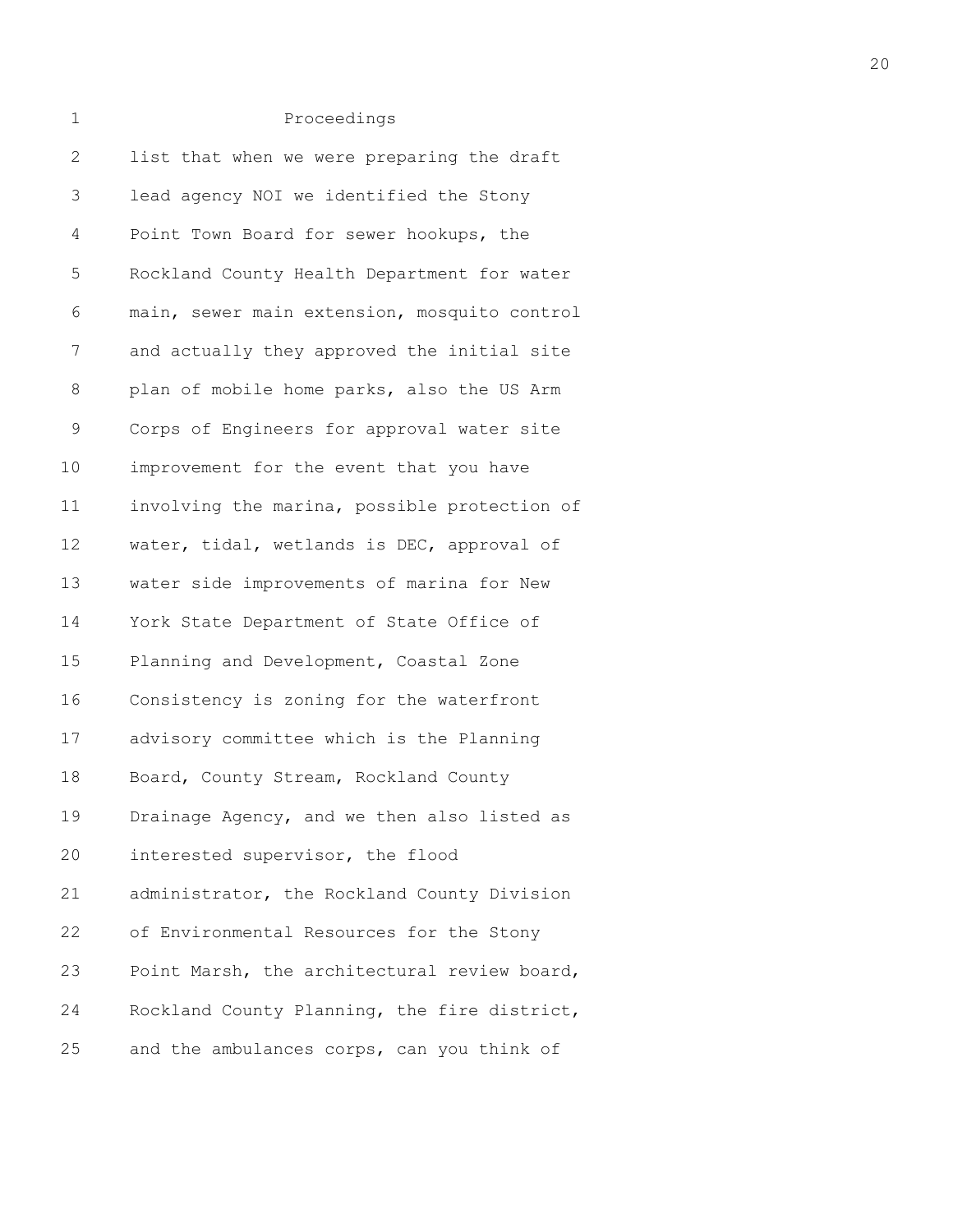| 1            | Proceedings                                  |
|--------------|----------------------------------------------|
| $\mathbf{2}$ | anybody that we missed?                      |
| 3            | MS. MIELE: There's a park nearby, who?       |
| 4            | MR. STACH: Yeah, that would be the           |
| 5            | Stony Point Marsh. It's actually an open     |
| 6            | space. That would be the Division of         |
| 7            | Environmental Resources. The Town Park is    |
| 8            | gonna be covered because the Town Board is   |
| $\mathsf 9$  | approving your sewer.                        |
| 10           | MS. MIELE: No, I can't think of anybody      |
| 11           | else off the top of my head, but since we're |
| 12           | giving ourselves a little time to pull       |
| 13           | together another submission if I do will I   |
| 14           | let you know.                                |
| 15           | CHAIRMAN GUBITOSA: Steve, any comments?      |
| 16           | All right. At this to make I just need a     |
| 17           | motion to declare lead agency.               |
| 18           | BOARD MEMBER ROGERS: Make that motion.       |
| 19           | BOARD MEMBER JOACHIM: I second.              |
| 20           | CHAIRMAN GUBITOSA: All in favor?             |
| 21           | (A response of aye was given.)               |
| 22           |                                              |
| 23           | ****                                         |
| 24           |                                              |
| 25           |                                              |